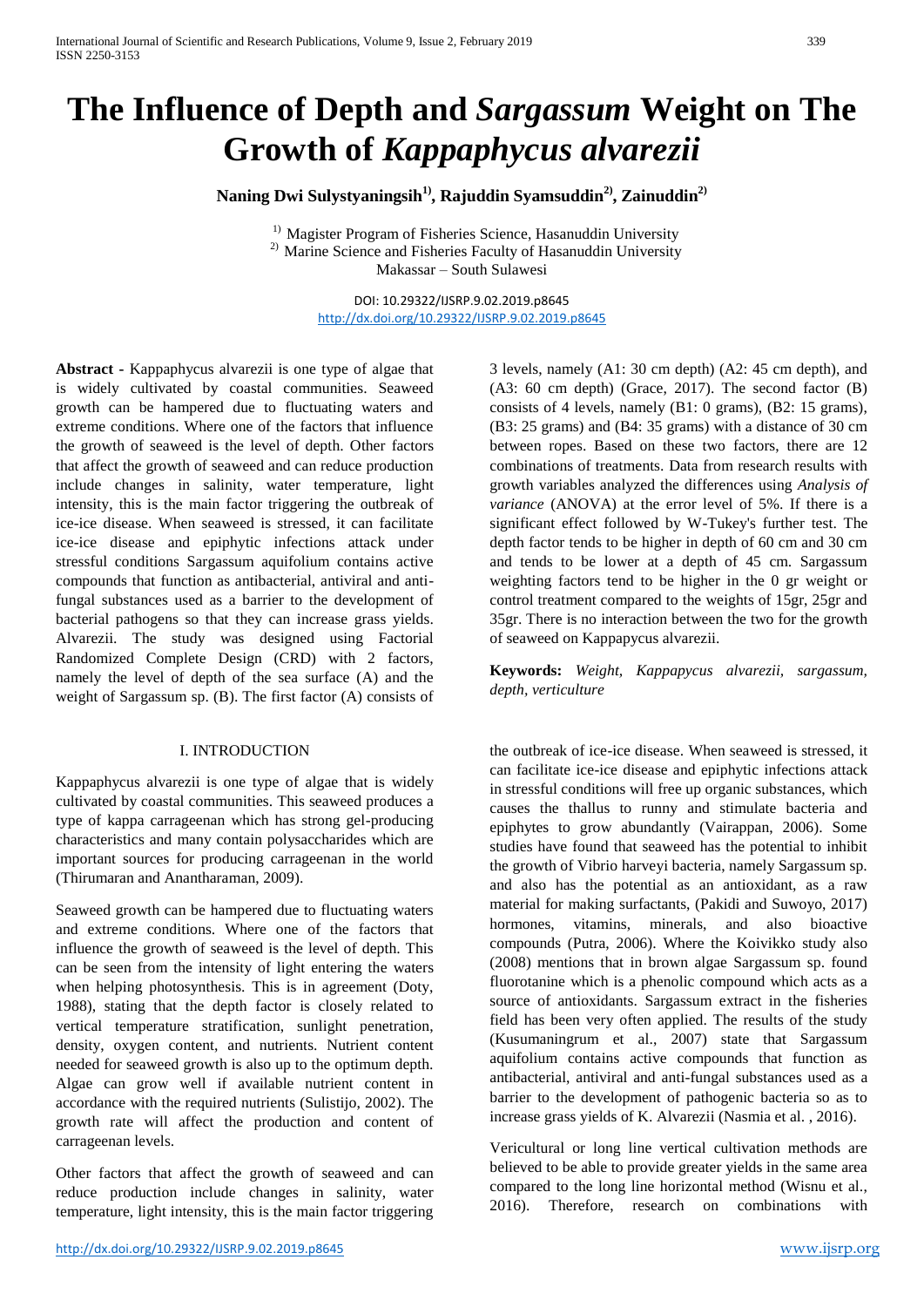verticultural systems has not been widely published for this reason.

### Formulation of the problem

1. Are there depth interactions for growth on Kappaphycus alvarezii?

2. Are there interactions between the weights of Sargassum sp. for growth on Kappaphycus alvarezii?

3. Are there interactions between the depth and weight of Sargassum sp. for growth on Kappaphycus alvarezii?

## II. THE RESEARCH METHOD

The research activity was carried out in September-December 2018, located in the village of Aeng Batu-batu, North Galesong District, Takalar District, South Sulawesi Province.

### *A. Preparation of Seaweed Seeds*

Seaweed seeds used in this study were seeds of K.alvarezii and Sargassum sp. obtained from seaweed farmers around Sanrobengi Island and K.alvarezii seedlings in the village of Aeng batu-batu.

## *B. Implementation of Research*

Seaweed maintenance activities last for 60 days beginning with planting seeds to harvesting and observing per 15 days. Vertical methods that have been put in accordance with the planned unit of the experiment. The level of depth with different levels is 30 cm, 45 cm and 60 cm and the weight of treatment (Sargassum sp.) Is (0 grams, 15 grams, 25 grams, and 35 grams). Where the weight of seaweed (K. alvarezii) weighs the initial weight of 25 grams.

### *C. Treatment and Design*

The method used in this study is an experimental method with experiments in the field. The study was designed using Factorial Randomized Complete Design (CRD) with 2 factors, namely the level of depth of the sea surface (A) and the weight of Sargassum sp. (B). The first factor (A) consists of 3 levels, namely (A1: 30 cm depth) (A2: 45 cm depth), and (A3: 60 cm depth) (Grace, 2017). The second factor (B) consists of 4 levels, namely (B1: 0 grams), (B2: 15 grams), (B3: 25 grams) and (B4: 35 grams) with a distance of 30 cm between ropes. Based on these two factors, there are 12 combinations of treatments.

## *D. Absolute Growth*

The absolute growth of seaweed is calculated using the Effendi formula (1970), namely,

 $W = Wt - Wo;$  $W =$  absolute growth  $(g)$  $Wt = Final weight of seaweed(g)$  $\text{Wo} = \text{initial weights of seawed (g)}$ 

### *E. Data analysis*

Data from research results with growth variables analyzed the differences using *Analysis of variance* (ANOVA) at the error level of 5%. If there is a significant effect followed by W-Tukey's further test to compare the differences between treatments. As a tool for the statistical test, the SPSS version 23 software program is used. Supporting water quality data will be analyzed descriptively.

## III. RESULTS

### *A. Absolute Growth*

The results of the analysis of the average value of Kappaphycus alvarezii Absolute Growth maintained at different Sargassum depths and weights are presented in Table 1. Based on the results of the statistical analysis of depth significant effect ( $p \le 0.05$ ) on the absolute growth of Kappaphycus alvarezii while the weight of Sargassum did not significantly influence or  $(p > 0.05)$ . The interaction between the depth and weight of Kappapycus alvarezii seaweed growth had no significant effect. This value shows the multiple values of depth between depth and weight on absolute growth. Kappaphycus alvarezii has a weak correlation. In (Table 1) above can be seen in the treatment of A3B4 (depth 60cm with the weight of Sargassum 35gr) get the lowest result with a value of  $14.33 \pm 14.50$ gr while the highest growth with a value of  $41.00 \pm 26.91$  gr obtained in treatment A2B1 (depth 45cm with weight Sargassum 0gr Control).

The results of the variance analysis showed that depth did not significantly influence  $(P> 0.05)$  on the daily growth rate of K. alvarezii seaweed, while the weight of Sargassum did not significantly influence (P> 0.05). The interaction between the depth and weight of Sargassum on K.alvarezii's seaweed growth had no significant effect. The highest daily growth rate was found in A2B1 treatment (45 cm depth and Sargassum weight 0 g) with values of 1.53% and SD  $\pm$ 0.66% while the lowest was found in A2B3 treatment (45 cm depth and Sargassum weight 25 g) with values of 0.60% and SD  $\pm$  0.88% (Table 2).

**Table 1:** Absolute Growth of Kappaphycus alvarezii during the Study Depth

| Depth          |                   |                   |                   |                   |                                 |
|----------------|-------------------|-------------------|-------------------|-------------------|---------------------------------|
|                | <b>B1</b>         | <b>B2</b>         | B3                | <b>B4</b>         | $\overline{A}$ Tukey            |
| Weight of      |                   |                   |                   |                   |                                 |
| Sargassum      |                   |                   |                   |                   |                                 |
| A1             | $25.67 \pm 4.93$  | $24.00 \pm 9.00$  | $25.33 \pm 5.51$  | $18.33 \pm 18.45$ | $\bar{A}$ 1 25.08 <sup>ab</sup> |
| A2             | $41.00 \pm 26.91$ | $25.67 \pm 11.06$ | $14.33 \pm 21.22$ | $30.67 \pm 14.47$ | $\bar{A}2$ 17.50 <sup>a</sup>   |
| A <sub>3</sub> | $25.67 \pm 28.29$ | $19.67 \pm 13.58$ | $30.00 \pm 4.58$  | $14.33 \pm 14.50$ | $\bar{A}$ 3 32.58 <sup>b</sup>  |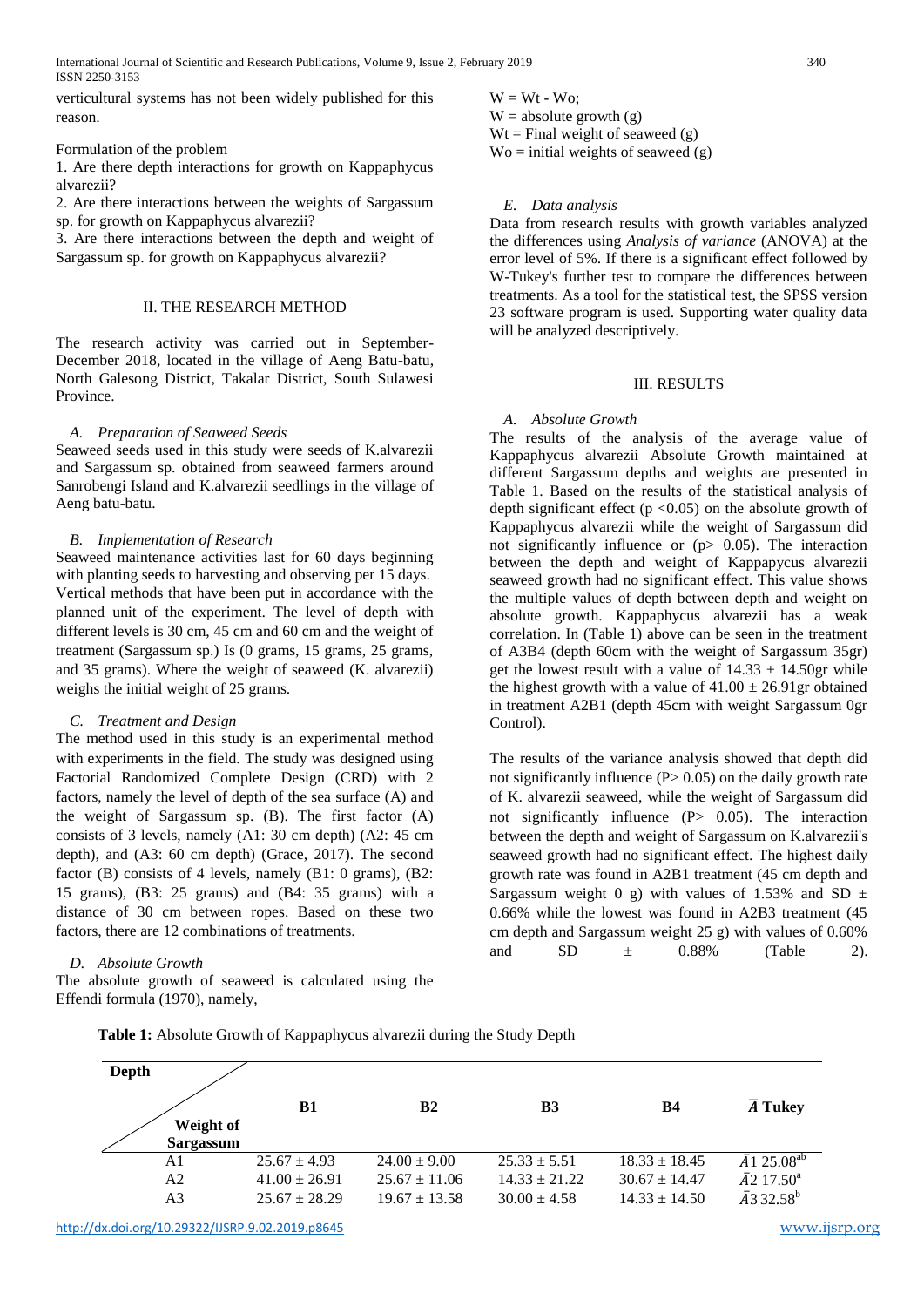| $\bar{B}$ Tukey                                              | 30.78           | 23.11                                                                                              | 23.22           | 23.11           | 0.371<br>0.624       |  |  |  |  |
|--------------------------------------------------------------|-----------------|----------------------------------------------------------------------------------------------------|-----------------|-----------------|----------------------|--|--|--|--|
| different based on the Tukey test                            |                 | <b>Description:</b> Numbers followed by different letters in the average column show significantly |                 |                 |                      |  |  |  |  |
| Table 2. Daily Growth Rate (%) K. alvarezii during the study |                 |                                                                                                    |                 |                 |                      |  |  |  |  |
| Depth                                                        |                 |                                                                                                    |                 |                 |                      |  |  |  |  |
|                                                              | B1              | B <sub>2</sub>                                                                                     | B <sub>3</sub>  | <b>B4</b>       | $\overline{A}$ Tukey |  |  |  |  |
| Weight of<br>Sargassum                                       |                 |                                                                                                    |                 |                 |                      |  |  |  |  |
| A1                                                           | $1.17 \pm 0.17$ | $1.10 \pm 0.31$                                                                                    | $1.16 \pm 0.19$ | $0.79 \pm 0.83$ | $\bar{A}$ 1.05       |  |  |  |  |
| A <sub>2</sub>                                               | $1.53 \pm 0.66$ | $1.15 \pm 0.38$                                                                                    | $0.60 \pm 0.88$ | $1.10 \pm 0.41$ | $\bar{A}$ 2.1.09     |  |  |  |  |
| A <sub>3</sub>                                               | $1.06 \pm 0.99$ | $0.95 \pm 0.61$                                                                                    | $1.30 \pm 0.14$ | $0.67 \pm 0.64$ | $\bar{A}30.99$       |  |  |  |  |
| $\bar{B}$ Tukey                                              | 1.25            | 1.06                                                                                               | 1.01            | 0.85            | 0.91<br>0.49         |  |  |  |  |

*Description: Numbers followed by different letters in the average column show significantly* 

*different based on the Tukey test*

## *B. Absolute Growth*

Maximum production in seaweed cultivation can be fulfilled if it is supported by an environment that is suitable for its growth, such as substrate, light, nutrient elements and water movement (Gusrina, 2006) where it can determine the quality of seaweed. Sea algae growth is influenced by two factors, namely internal factors, and external factors. Internal factors that influence the growth of marine algae are species, thallus (seedlings) and age while external factors are plant spacing, initial seed weight, seed selection, plant care (Sugiarto et al., 1987).

The results showed that the effect of Sargassum depth and weight on the absolute growth of Kappahycus alvarezii for 60 days experienced low growth, this can be seen in (Table 3). Only the depth factor has a significant effect on absolute growth. Treatment with different planting depths results in different relative growth rates, where the smaller the amount of sunlight entering the waters will show a declining growth rate (Soegiarto et al., 1996). Depth is one of the factors that influence the absorption of light by seaweed because the intensity of light is perfectly received by the thallus and is a major factor in the process of photosynthesis that determines the level of growth of seaweed (Palegrin et al., 2007). This is presumably because light penetration is low when the high content of suspended particles in waters near the coast, due to tidal activity and also the level of depth (Hutabarat and Evans, 2008).

In the A3B4 treatment, the lowest growth was at a depth of 60cm and the weight of Sargassum 35gr with an average value of 14.33gr with  $SD \pm 14.50$ gr. This condition is due to lack of light absorption because the deeper the water the intensity of light received decreases, the stronger the current reaches 1.50 m / sec and salinity up to 35 ppt. Saffo, (1987) adds that with increasing depth of light absorption the weaker. While the highest growth was obtained in A2B1 treatment with a depth of 45cm and weight of Sargassum 0gr with an average value of  $41.00$ gr and SD  $\pm$  26.91gr. The study of Pongarrang, et al (2013) where to obtain more optimal production, cultivation can be done at 25cm depth because has a higher value than 15cm and 35cm depth and

Susilowati et al (2012) study states that the treatment growth rate is 25cm higher than (50cm) and (75cm) and Akmal's research (2011) states that 20-100cm depth tends to be higher. Whereas the weight of Sargassum did not have a significant effect because this was because when the final measurement (harvest) was obtained that Sargassum in each sample almost the remaining number was not even present/missing. This situation is thought to have occurred because of the strong currents and weight of Sargassum which made the Sargassum fall down. The results of the post hoc advanced test analysis of the influence of depth showed a significant difference at 45cm and 60cm depth and between the two there was no significant effect. The level of depth from the results of the study was the best with a depth of 45cm (A2) while for good weights using the number of weights 35gr (B4).

Pujihastuti (2011) states that Seaweed can grow well and achieve high production if cultivated at the location of planting depth that is suitable with quality seeds because it is influenced by several parameters such as temperature, salinity, pH, DO, light intensity and nutrients. Nutrients are needed as an energy source that is used to compile various components of the cell during the process of growth and development in the process of photosynthesis because the process of photosynthesis is not only nutrients but also aided by sunlight (Glen and Doty 1990). Abdan et al., (2013) added that competition between thallus in terms of solar needs, nutrients and space greatly affected the growth of seaweed. This function accelerates growth and forms plant tissues (Romimohtarto and Juwana, 2001). Environmental parameters are also one of the factors that can affect the growth of seaweed, one of which is the value of the current velocity obtained must meet the standard value, where the current velocity is quite high during the maintenance period which ranges from 1.45 to 1.49 m / sec. It is this current velocity that supplies nutrients permanently, avoids materials suspended in water and epiphytes and small salinity and temperature fluctuations (Bulboa and Paula 2005). The current velocity can also cause the thallus to break, whereas if the current is weak, the bacteria become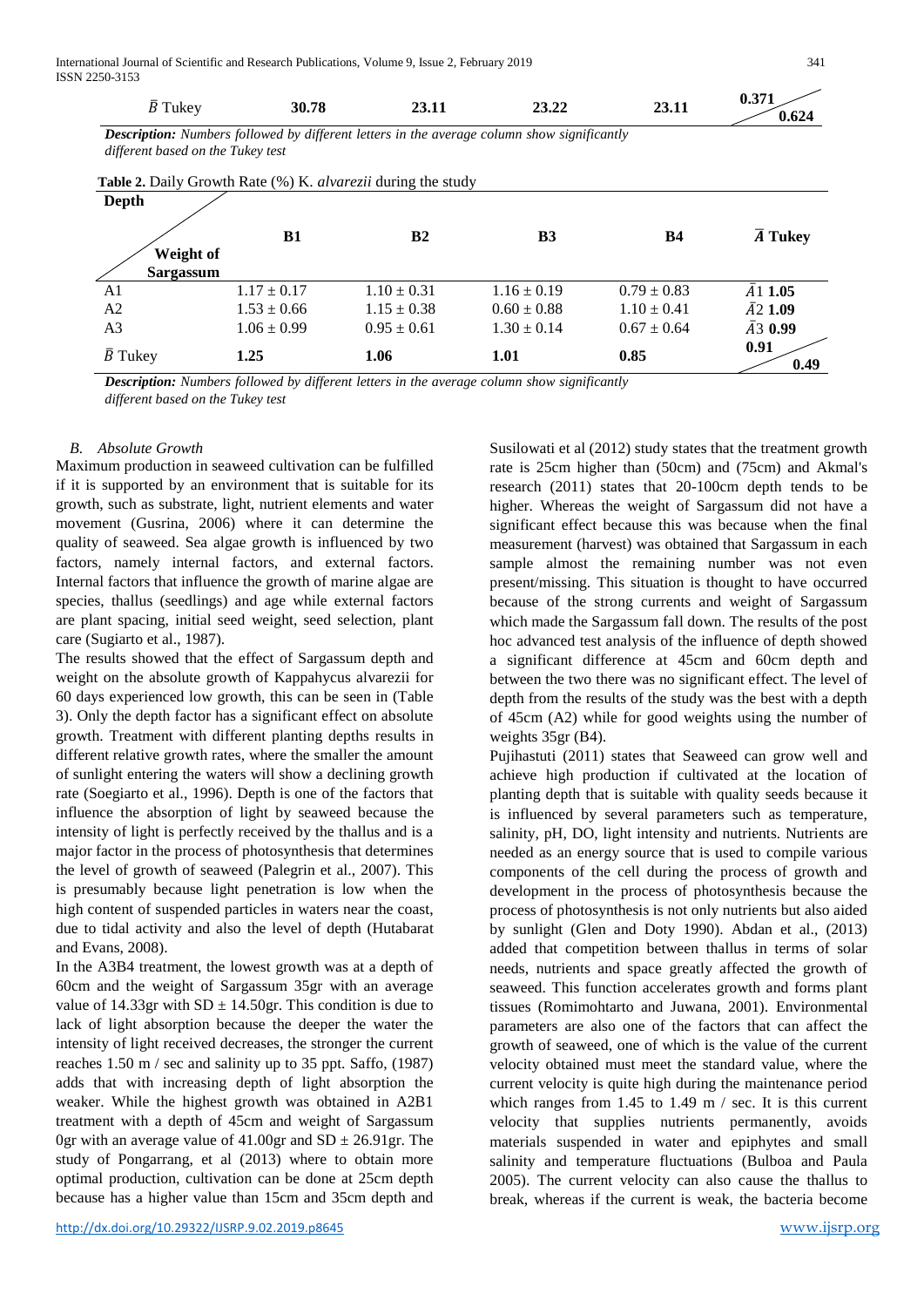very motile and quickly attack the surface (Harrison and Hurd 2001).

## IV. CONCLUSIONS

- 1. The depth factor tends to be higher in depth of 60 cm and 30 cm and tends to be lower at a depth of 45 cm
- 2. Sargassum weighting factors tend to be higher in the 0 gr weight or control treatment compared to 15gr, 25gr and 35gr weights.
- 3. There is no interaction between the two for the growth of seaweed on Kappapycus alvarezii

## **SUGGESTION**

It is hoped that from the results of this study there will be further research with research other than extreme seasons with even greater initial weight and can be used with sargassum weights of 15 gr or 25 gr to minimize crop failure during an extream season.

## REFERENCES

- Abdan, A. Rahman & Ruslaini. 2013. Effect of spacing on growth and content of seaweed carrageenan (Eucheuma spinosum) using the long line method. J. Mina Laut Indonesia 3 (12): 113-123.
- Anton, 2005. Growth and Agar Content of Gracilaria spp Seaweed at Multiple Salinity Levels. Thesis. University of Hasanuddin Makassar Postgraduate Program.
- Atmadja, W.S., Kadi, A. and Sulistijo, R., 1996. Introduction to the types of Indonesian seaweed. Research Center for Oceanology-LIPI, Jakarta.
- Aslan, L.M., 1991. Cultivating Seaweed. Kanisius, Yogyakarta.
- \_\_\_\_\_1998. Seaweed Cultivation. Yogyakarta: Kanisius. 97 p.
- Belitz HD, Grosch W. 2004. Food Chemistry. Second Edition. Springer. 284-286
- Directorate General of Fisheries. 2004. Seaweed Pests and Diseases.
- Doty M.Sc., 1988. A tribe of commercial seaweeds related to Eucheuma (Solieriaceae, Gigartinales). Taxonomy of economic seaweeds, 2, pp. 159-208.
- Faulkner, D.J., 1984. Marine natural products: metabolites of marine invertebrates. Natural Product Reports, 1 (6), pp.551-598.
- Glen EP, Doty MS. 1990. The growth of seaweed Kappaphycus alvarezii, K. striatum and Eucheuma denticulatum which are influenced by the environment in Hawaii. Cultivation 84: 245 e 55.
- Glombitza, K.W. and Keusgen, M., 1995. Fuhalols and deshydroxyfuhalols from the brown algae Sargassum spinuligerum. Phytochemistry, 38 (4), pp. 877-995.
- Hay, M.E. and Fenical, W., 1988. Marine plant-herbivore interactions: the ecology of chemical defense. Annual review of ecology and systematics, 19 (1), pp.111- 145.
- Izzati, M. 2007. Screening Antibacterial Potential in Several Species of Seaweed against Pathogenic Bacteria in Wind Shrimp. Journal of BIOMA, Vol. 9, No. 2, p. 62 - 67.
- Keusgen, M. and Glombitza, K.W., 1997. Pseudofuhalols from the brown algae Sargassum spinuligerum. Phytochemistry, 46 (8), pp. 1403-1415.
- Kautsky N, Kautsky H, Kautsky U, Waern M (1986) Decreased depth penetration of Fucus vesiculosus (L.) since the 1940's indicated eutrophication of the Baltic Sea. Mar Ecol Ser Program 28: 1– 8
- Kusumaningrum, I., Nasruddin. Noor, A.2007. Effect of KOH Concentration on Carrageenan Characteristics of Kappaphycus alvarezii. Journal. Faculty of Fisheries and Marine Sciences, Mulawarman University. Samarinda.
- Lobban, C.S., and P.J. Horrison. 1994. Seaweed ecology and physiology. Cambridge Univ, New York Press.
- Lobban, C.S.,and P.J. Horrison. 1994. Seaweed ecology and physiology. Cambridge Univ, Press New York.
- Nasmia, N., Natsir, S. and Rosyida, E., 2016. Potential Activities of Sargassum Cinereum Seaweed Extracts on Pathogenic Ice Ice Bacteria in Gracilaria Verrucosa. Proceedings of the National Seminar on Research Results.
- Pakidi, C.S. and Suwoyo, H.S., 2017. Potential and Utilization of Active Materials Chocolate Algae Sargassum Sp. Octopus: Journal of Fisheries Sciences, 6 (1), P.551562
- Palegrin, Yolanda Freile & Daniel Robledo. 2007. Carrageenan of Eucheuma isiforme (solieriaceae Rhodophyta from Nicaragua. Mexico: Springer Science & business Media B.V.
- . Pedersen M, Snoeijs P (2001) Patterns of macroalgal diversity, community composition and long-term changes along the Swedish west coast. Hydrobiology 459: 83 –102
- Periyasamy, C., Anantharaman, P. and Balasubramanian, T., 2014. Social upliftment of coastal fishermen through seaweed (Doty) Kappaphycus alvarezii (Doty) farming in Tamil Nadu, India. Journal of applied phycology, 26 (2), pp. 775-781.